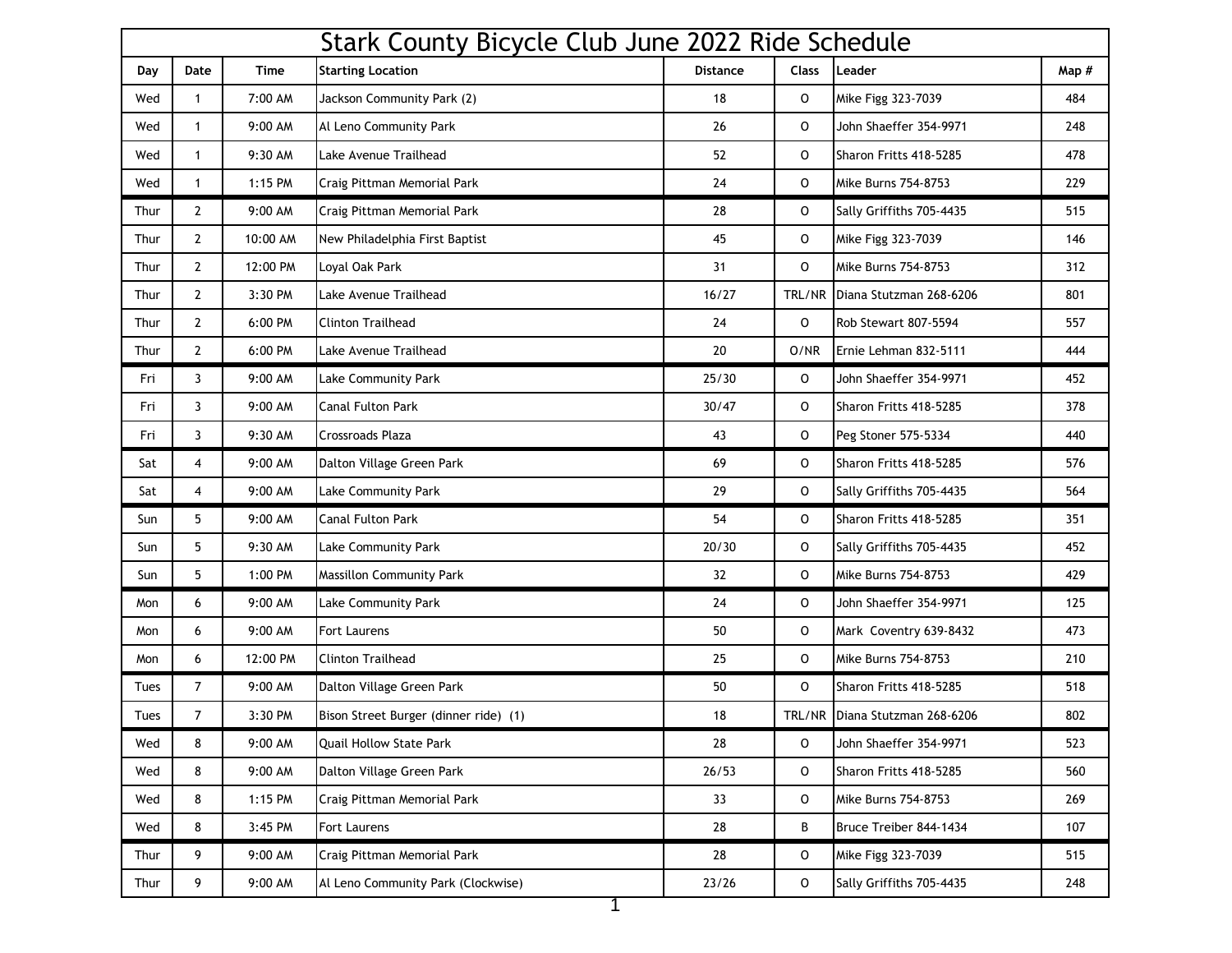| Stark County Bicycle Club June 2022 Ride Schedule |    |          |                                       |        |              |                                |     |
|---------------------------------------------------|----|----------|---------------------------------------|--------|--------------|--------------------------------|-----|
| Thur                                              | 9  | 12:00 PM | Canal Fulton Park                     | 30     | 0            | Mike Burns 754-8753            | 545 |
| Thur                                              | 9  | 3:30 PM  | Lake Avenue Trailhead                 | 16/27  | TRL/NR       | Diana Stutzman 268-6206        | 801 |
| Fri                                               | 10 | 6:00 AM  | Lake Avenue Trailhead                 | 43     | B            | Bruce Treiber 844-1434         | 507 |
| Fri                                               | 10 | 9:00 AM  | Lake Community Park                   | 23/30  | 0            | John Shaeffer 354-9971         | 245 |
| Fri                                               | 10 | 9:00 AM  | Canal Fulton Park                     | 41     | $\mathsf{o}$ | Sharon Fritts 418-5285         | 559 |
| Fri                                               | 10 | 9:30 AM  | Molly Stark Park                      | 49     | 0            | Peg Stoner 575-5334            | 256 |
| Fri                                               | 10 | 8:58 PM  | Lake Avenue Trailhead (3)             | 16     |              | TRAIL/NR Ernie Lehman 832-5111 | 801 |
| Sat                                               | 11 | 9:00 AM  | Church of the Saviour, Wooster        | 32     | 0            | <b>Mike Burns 754-8753</b>     | 914 |
| Sat                                               | 11 | 9:00 AM  | <b>Canal Fulton Park</b>              | 63/102 | $\mathsf{o}$ | Rob Stewart 807-5594           | 578 |
| Sat                                               | 11 | 9:00 AM  | Lake Community Park                   | 28/47  | 0            | Sally Griffiths 705-4435       | 563 |
| Sat                                               | 11 | 9:30 AM  | Al Leno Community Park                | 40     | $\mathsf{o}$ | Margie Baker 265-7890          | 255 |
| Sun                                               | 12 | 9:00 AM  | Lake Community Park                   | 28     | 0            | Sally Griffiths 705-4435       | 563 |
| Sun                                               | 12 | 9:00 AM  | Dalton Village Green Park             | 55     | 0            | Sharon Fritts 418-5285         | 537 |
| Sun                                               | 12 | 10:00 AM | Massillon Lincoln Park                | 18     | TRL/NR       | Bill Simons 224-2747           | 802 |
| Sun                                               | 12 | 2:00 PM  | Jackson Community Park                | $30\,$ | $\mathsf{o}$ | Peg Stoner 575-5334            | 526 |
| Mon                                               | 13 | 9:00 AM  | Lake Community Park                   | 23     | 0            | John Shaeffer 354-9971         | 449 |
| Mon                                               | 13 | 9:00 AM  | <b>Fort Laurens</b>                   | 46     | $\mathsf O$  | Mark Coventry 639-8432         | 151 |
| Mon                                               | 13 | 12:00 PM | <b>Clinton Trailhead</b>              | 26     | $\mathsf O$  | Mike Burns 754-8753            | 568 |
| Tues                                              | 14 | 9:00 AM  | Lake Community Park                   | 29     | $\mathsf{o}$ | Sally Griffiths 705-4435       | 564 |
| Tues                                              | 14 | 9:00 AM  | <b>Canal Fulton Park</b>              | 48     | 0            | Sharon Fritts 418-5285         | 349 |
| Tues                                              | 14 | 3:30 PM  | Bison Street Burger (dinner ride) (1) | 18     | TRL/NR       | Diana Stutzman 268-6206        | 802 |
| Wed                                               | 15 | 9:00 AM  | <b>Quail Hollow State Park</b>        | 25     | 0            | John Shaeffer 354-9971         | 483 |
| Wed                                               | 15 | 9:00 AM  | Dalton Village Green Park             | 51     | 0            | Sharon Fritts 418-5285         | 242 |
| Wed                                               | 15 | 1:15 PM  | Craig Pittman Memorial Park           | 24     | 0            | <b>Mike Burns 754-8753</b>     | 432 |
| Wed                                               | 15 | 3:00 PM  | Lake Avenue Trailhead                 | 40     | B            | Bruce Treiber 844-1434         | 577 |
| Thur                                              | 16 | 9:00 AM  | Craig Pittman Memorial Park           | 25/33  | $\circ$      | Mike Figg 323-7039             | 269 |
| Thur                                              | 16 | 12:00 PM | Metzger Park                          | 27     | $\mathsf O$  | Mike Burns 754-8753            | 367 |
| Thur                                              | 16 | 3:30 PM  | Lake Avenue Trailhead                 | 16/27  | TRL/NR       | Diana Stutzman 268-6206        | 801 |
| Thur                                              | 16 | 6:00 PM  | Canal Fulton Park                     | 42     | $\circ$      | Rob Stewart 807-5594           | 111 |
| Fri                                               | 17 | 9:00 AM  | Lake Community Park                   | 32     | $\mathsf{o}$ | John Shaeffer 354-9971         | 569 |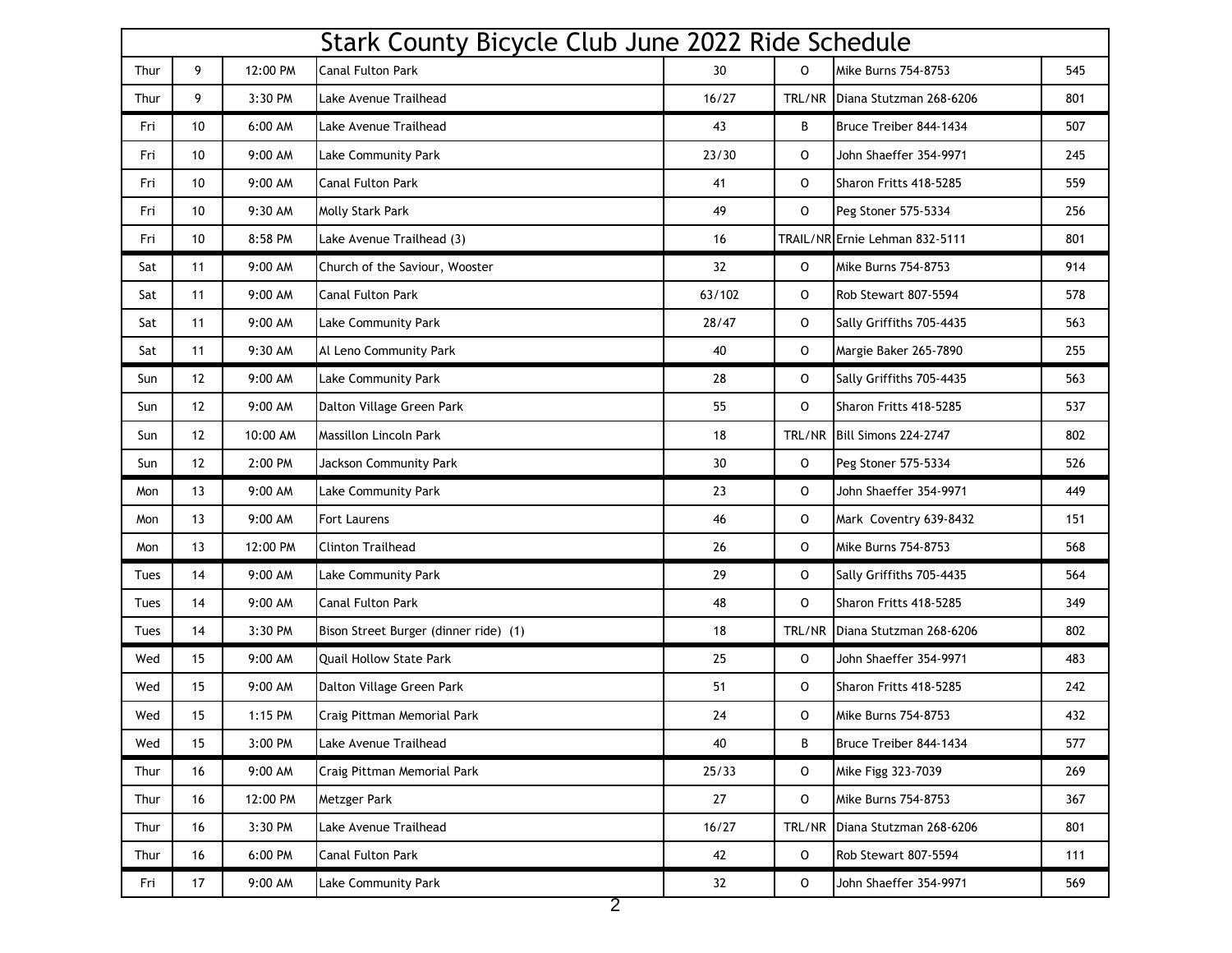| Stark County Bicycle Club June 2022 Ride Schedule |    |          |                                       |        |            |                          |     |
|---------------------------------------------------|----|----------|---------------------------------------|--------|------------|--------------------------|-----|
| Fri                                               | 17 | 9:00 AM  | Dalton Village Green Park             | 61     | 0          | Mark Coventry 639-8432   | 558 |
| Sat                                               | 18 | 8:00 AM  | Adopt-A-Highway Al Leno Park (4)      |        |            |                          |     |
| Sat                                               | 18 | 9:45 AM  | Al Leno Community Park (North)        | 26     | 0          | Sally Griffiths 705-4435 | 472 |
| Sat                                               | 18 | 9:45 AM  | Dalton Village Green Park             | 50     | 0          | Sharon Fritts 418-5285   | 529 |
| Sun                                               | 19 | 9:00 AM  | Lake Community Park                   | 23/30  | 0          | Sally Griffiths 705-4435 | 245 |
| Sun                                               | 19 | 9:00 AM  | Dalton Village Green Park             | 61     | 0          | Sharon Fritts 418-5285   | 509 |
| Sun                                               | 19 | 1:00 PM  | <b>Massillon Community Park</b>       | 26     | 0          | Mike Burns 754-8753      | 477 |
| Sun                                               | 19 | 3:30 PM  | Al Leno Community Park                | 21     | 0          | Linda Shaheen 453-6360   | 246 |
| Mon                                               | 20 | 9:00 AM  | Lake Community Park                   | 25     | 0          | John Shaeffer 354-9971   | 513 |
| Mon                                               | 20 | 9:00 AM  | New Philadelphia First Baptist        | 56     | O          | Mark Coventry 639-8432   | 455 |
| Mon                                               | 20 | 12:00 PM | <b>Clinton Trailhead</b>              | 21     | 0          | Mike Burns 754-8753      | 420 |
| Tues                                              | 21 | 9:30 AM  | Lake Avenue Trailhead                 | 52     | 0          | Sharon Fritts 418-5285   | 478 |
| Tues                                              | 21 | 3:30 PM  | Bison Street Burger (dinner ride) (1) | 18     | TRL/NR     | Diana Stutzman 268-6206  | 802 |
| Wed                                               | 22 | 9:00 AM  | <b>Ouail Hollow State Park</b>        | 27     | 0          | John Shaeffer 354-9971   | 481 |
| Wed                                               | 22 | 9:00 AM  | Dalton Village Green Park             | 55     | 0          | Sharon Fritts 418-5285   | 537 |
| Wed                                               | 22 | 1:15 PM  | Craig Pittman Memorial Park           | 25     | 0          | Mike Burns 754-8753      | 274 |
| Thur                                              | 23 | 9:00 AM  | Lake Avenue Trailhead                 | 27     | <b>TRL</b> | Lucy Figg 324-2017       | 801 |
| Thur                                              | 23 | 12:00 PM | <b>Canal Fulton Park</b>              | 31     | 0          | Mike Burns 754-8753      | 378 |
| Thur                                              | 23 | 3:30 PM  | Lake Avenue Trailhead                 | 16/27  | TRL/NR     | Diana Stutzman 268-6206  | 801 |
| Thur                                              | 23 | 5:30 PM  | <b>Canal Fulton Park</b>              | 54     | 0          | Rob Stewart 807-5594     | 351 |
| Fri                                               | 24 | 9:00 AM  | Lake Community Park                   | 34     | 0          | John Shaeffer 354-9971   | 506 |
| Sat                                               | 25 | 7:00 AM  | Lake Community Park                   | 54     | 0          | Jim Weinschenk 415-0773  | 510 |
| Sat                                               | 25 | 12:30 PM | Lake Community Park (clockwise)       | 21     | 0          | Jim Weinschenk 415-0773  | 122 |
| Sun                                               | 26 | 9:00 AM  | <b>Lake Community Park</b>            | 25     | 0          | Sally Griffiths 705-4435 | 513 |
| Sun                                               | 26 | 10:00 AM | Massillon Lincoln Park                | 18     | TRL/NR     | Bill Simons 224-2747     | 802 |
| Sun                                               | 26 | 2:00 PM  | Jackson Community Park                | $27\,$ | 0          | Peg Stoner 575-5334      | 283 |
| Mon                                               | 27 | 9:00 AM  | Lake Community Park                   | 23     | 0          | John Shaeffer 354-9971   | 123 |
| Mon                                               | 27 | 9:00 AM  | New Philadelphia First Baptist        | 45     | 0          | Mark Coventry 639-8432   | 146 |
| Mon                                               | 27 | 12:00 PM | <b>Clinton Trailhead</b>              | 26     | 0          | Mike Burns 754-8753      | 423 |
| Tues                                              | 28 | 9:00 AM  | Lake Community Park                   | 20/30  | 0          | Sally Griffiths 705-4435 | 452 |